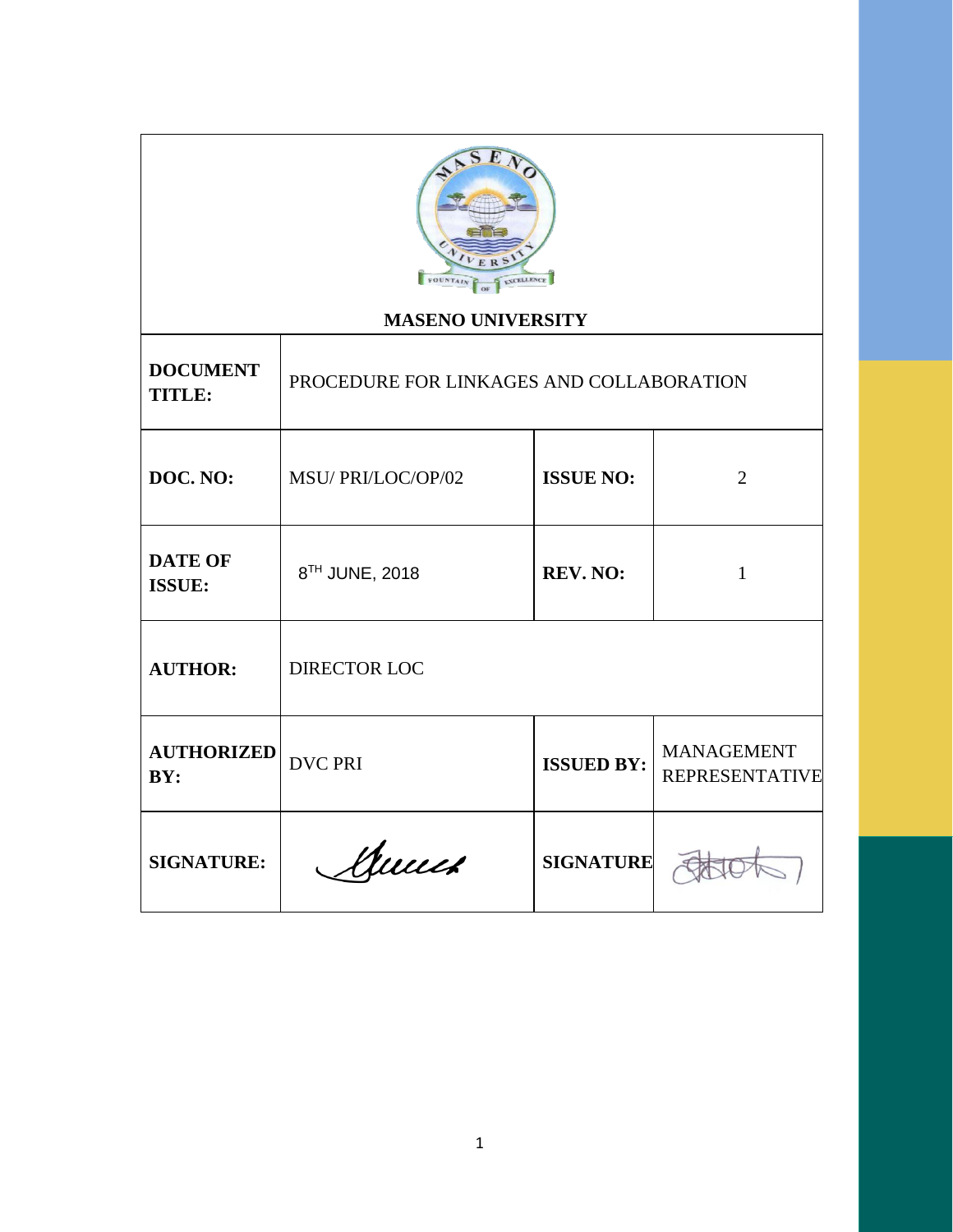|                | <b>DOCUMENT TITLE: PROCEDURE FOR LINKAGES AND COLLABORATION</b> |                  |   |
|----------------|-----------------------------------------------------------------|------------------|---|
| I DOC. NO: I   | MSU/PRI/LOC/OP/02                                               | <b>ISSUE NO:</b> | റ |
| DATE OF ISSUE: | 8 <sup>TH</sup> JUNE, 2018                                      | <b>REV. NO:</b>  |   |

# **0.1 DOCUMENT CHANGES**

| #                | <b>Date</b>                                       |                | <b>Details of Change</b>                                                                       | <b>Authorization</b> |
|------------------|---------------------------------------------------|----------------|------------------------------------------------------------------------------------------------|----------------------|
|                  | $(dd{\text{-}\!\!\,\text{mm-}}\text{\small{yy}})$ | Page           | Clause/sub clause                                                                              | Title                |
| 1.               | 08/06/2018                                        | $\mathbf{1}$   | Inclusion of Author, Title and issuance by<br>MR on cover page                                 | <b>DVC PRI</b>       |
| 2.               | 08/06/2018                                        | $\overline{2}$ | Clause 0.2 reviewed to state the procedure<br>shall be available on the University<br>website  | <b>DVC PRI</b>       |
| 3.               | 08/06/2018                                        | $\overline{2}$ | 0.1 Inclusion of page and title columns in<br>document change table                            | <b>DVC PRI</b>       |
| $\overline{4}$ . | 08/06/2018                                        | $2 - 4$        | Rearrangement of clauses as a result of<br>omission of title that was previously clause<br>1.0 | <b>DVC PRI</b>       |
| 5.               | 08/06/2018                                        | $\overline{2}$ | $\overline{1.0}$ omission of title.                                                            | <b>DVC PRI</b>       |
| 6.               | 08/06/2018                                        | 3              | 3.1 and 3.4 Reference to ISO 9001:2015<br>and MSU/VC/MR/OP/01                                  | <b>DVC PRI</b>       |
| 7.               | 08/06/2018                                        | 3              | Omission of title hence purpose becomes<br>clause 1.0                                          | <b>DVC PRI</b>       |
| 8.               | 08/06/2018                                        | All            | Change of font type and size                                                                   | <b>DVC PRI</b>       |

# **0.2 DOCUMENT DISTRIBUTION**

Document shall be available on the University website for authorized users.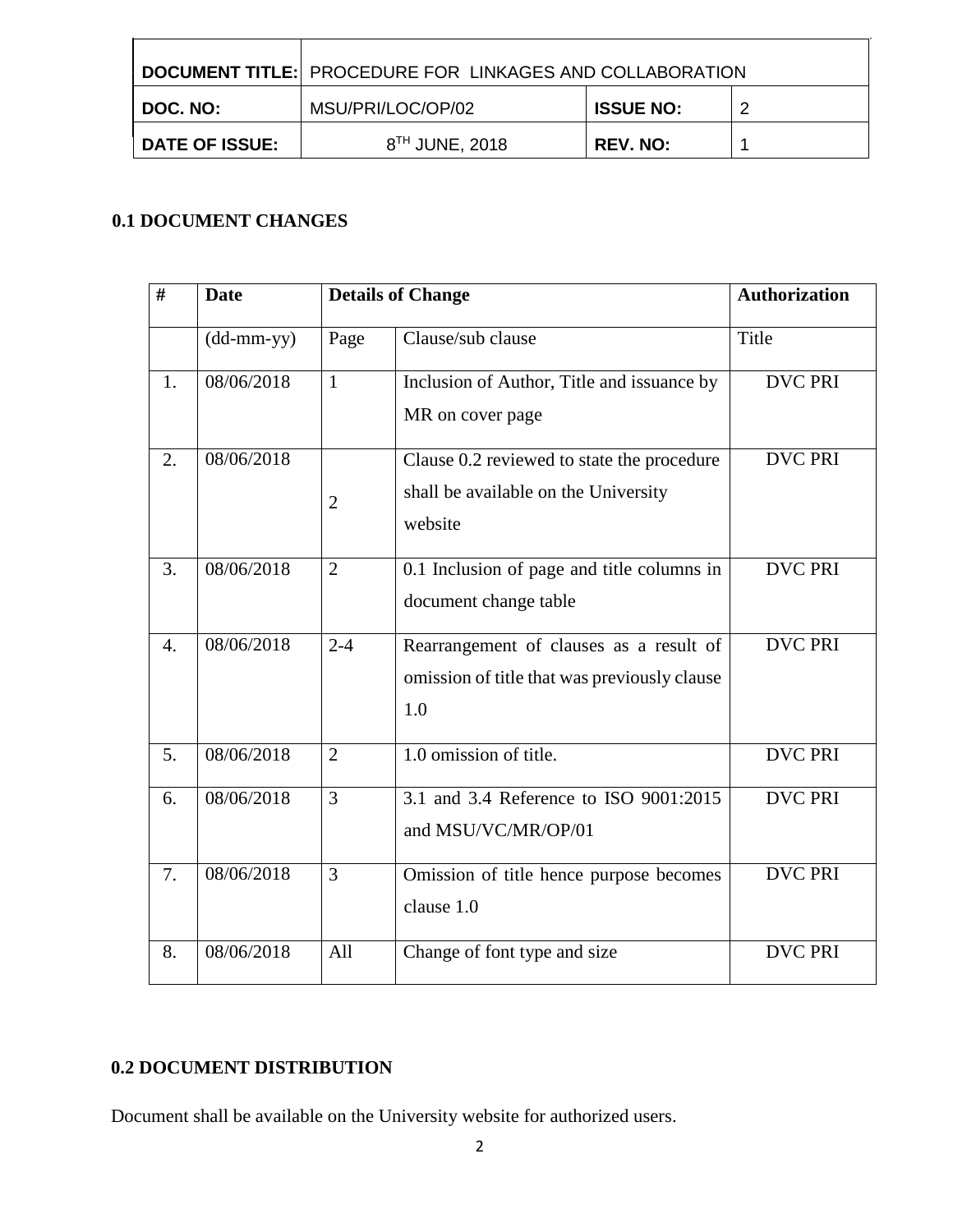|                | I DOCUMENT TITLE: PROCEDURE FOR LINKAGES AND COLLABORATION |                  |   |
|----------------|------------------------------------------------------------|------------------|---|
| I DOC. NO: I   | MSU/PRI/LOC/OP/02                                          | <b>ISSUE NO:</b> | ◠ |
| DATE OF ISSUE: | 8 <sup>TH</sup> JUNE, 2018                                 | <b>REV. NO:</b>  |   |

### **1.0 PURPOSE:**

This procedure ensures effective and efficient mechanism for establishing links, collaborations and partnerships.

## **2.0 SCOPE:**

This procedure covers initiation, negotiation and authorization of collaborative links and partnerships between Maseno University and other institutions or organizations.

### **3.0 REFERENCES:**

- 3.1 ISO 9001-2015 Quality Management System requirements.
- 3.2 Maseno University Strategic Plan
- 3.3 Maseno University Statutes 2013 (Revised 2018)
- 3.4 MSU/VC/MR/OP/01

## **4.0 TERMS AND DEFINITIONS / ABBREVIATIONS**

- 4.1 **VC** Vice-Chancellor (Chief Executive Officer)
- 4.2 **LOC** Linkages, Outreach and Consultancies
- 4.3 **MoU** Memorandum of Understanding

### **5.0 RESPONSIBILITIES**

Director, LOC shall be responsible for the effective implementation of this procedure.

### **6.0 METHOD**

- 6.1 Initiation of collaborative links shall be done by any of the following:
	- i. Directorate of LOC
	- ii. Heads of Departments or individual members of staff
- iii. Universities, Institutions or Organizations either local or international
- 6.2 The host department in consultation with Director, LOC shall negotiate the terms of collaborations with the partner institutions and produce a draft MoU.